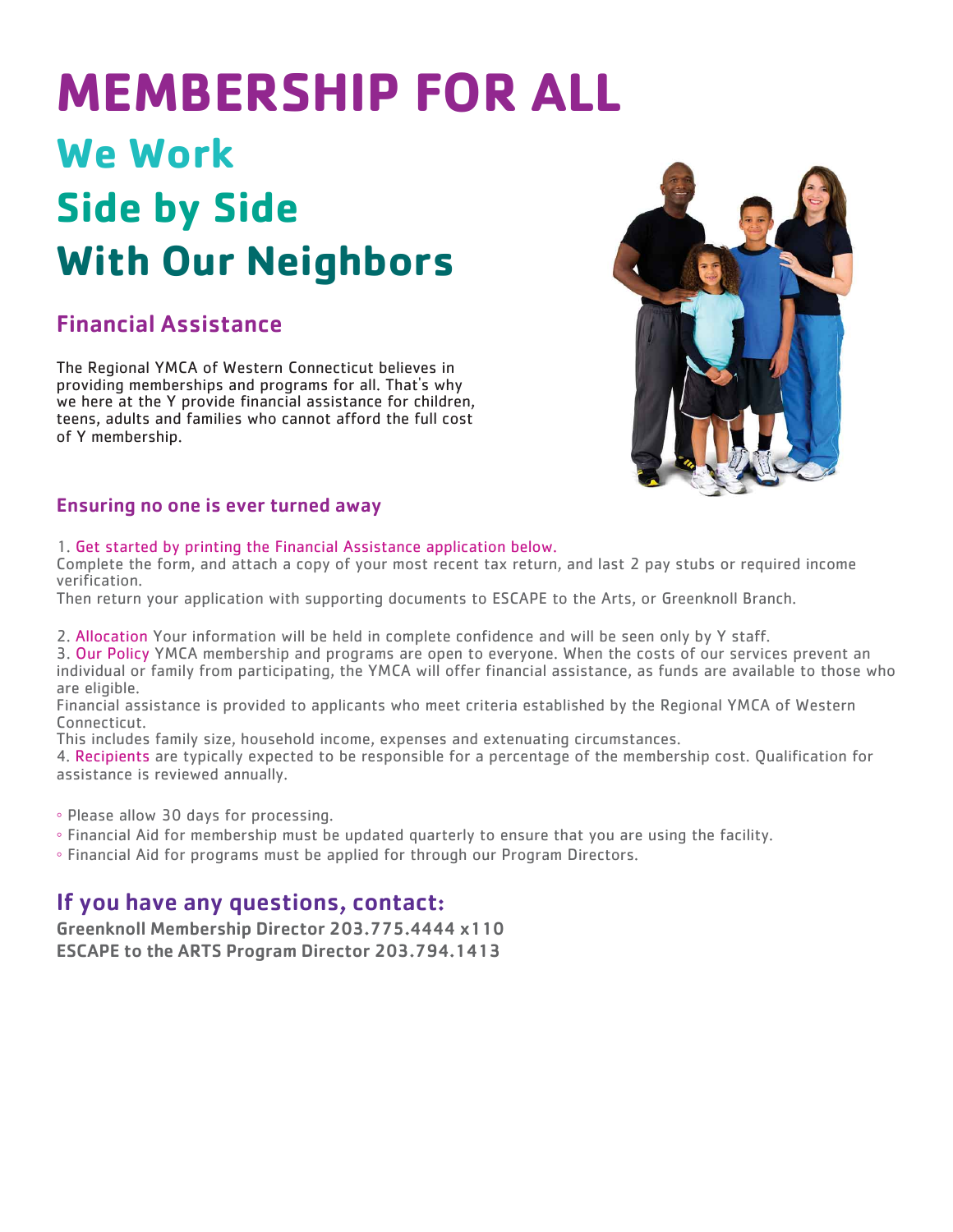

### **FOR YOUTH DEVELOPMENT<sup>®</sup> FOR HEALTHY LIVING FOR SOCIAL RESPONSIBILITY**

Dear Applicant:

Thank you for your interest in the Regional YMCA of Western Connecticut.

Please take a moment to read through the attached material before you fill out the attached application.

The financial information requested must be included with your application. Incomplete applications will not be reviewed until your financial documentation has been provided. Once your application is complete, it will take approximately 30 days to be processed. You will be notified by mail of your application status.

Please note that due to high demand, we are limited to the number of scholarships we can award. We try to serve as many applicants as possible and review each application on a case-by-case basis.

If you have any questions, please do not hesitate to contact the Branches. Thank you again for your interest in the Regional Y.

Sincerely,

Scholarship Committee

## REGIONAL YMCA OF WESTERN CONNECTICUT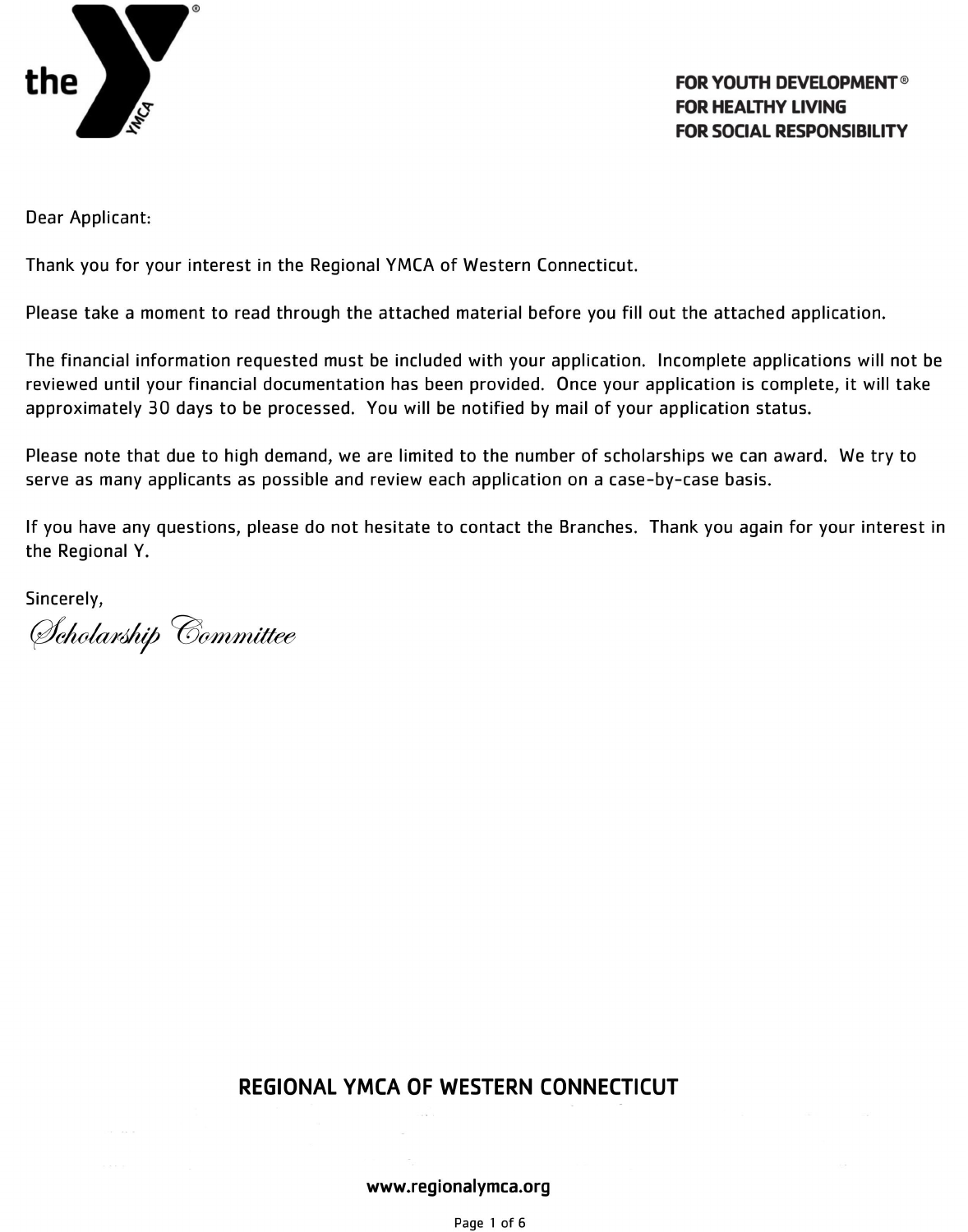## Financial Assistance for YMCA Membership & Programs

### Financial Assistance Policy

YMCA membership and programs are open to everyone. When the costs of our services prevent an individual or family from participating, the YMCA will offer financial assistance, as funds are available to those who are eligible.

### Eligibility

Financial assistance is provided to applicants who meet criteria established by the Regional YMCA of Western Connecticut. This includes family size, household income, expenses and extenuating circumstances.

### Application Procedures

Individuals and families may apply for financial assistance at any time. Applications are available at the YMCA front desk. Specific financial information is requested in the application and must be submitted before any fee assistance can be awarded. Once the application is received, the applicant will be notified of assistance within 30 days.

### Confidentiality

All information submitted is considered confidential and will be seen only by staff administering the financial assistance policy. In no way will you or anyone receiving assistance be identified publicly.

## Frequently Asked Questions about the YMCA Financial Assistance Policy

### Who is eligible?

The YMCA seeks to serve those individuals and families who would benefit from involvement in our programs or membership, but for various reasons are unable to pay for the services.

### What programs are included?

Most YMCA programs can be included in our financial assistance program. This includes membership, and most of our sports, fitness and aquatic classes and Escape to the Arts. Some specialty classes and those offered to YMCA participants by outside organizations are not included. You must contact the appropriate director directly for information (the Front Desk Staff can assist you in directing you the correct person).

### How much financial assistance will I get?

When determining what portion of your fees will subsidize, we take into consideration your income, expenses, number of people in your family/household, any special circumstances, which affect your ability to pay. We ask that most people pay something.

### Why do you require documentation of my income and expenses?

We want to be sure that our limited financial assistance dollars go to those who are genuinely in need. With the information you provide, we can award assistance in a fair and consistent manner.

### How long does the assistance continue?

The period of coverage will be included on a letter you receive from us. It generally covers one year at which a new Application must be submitted.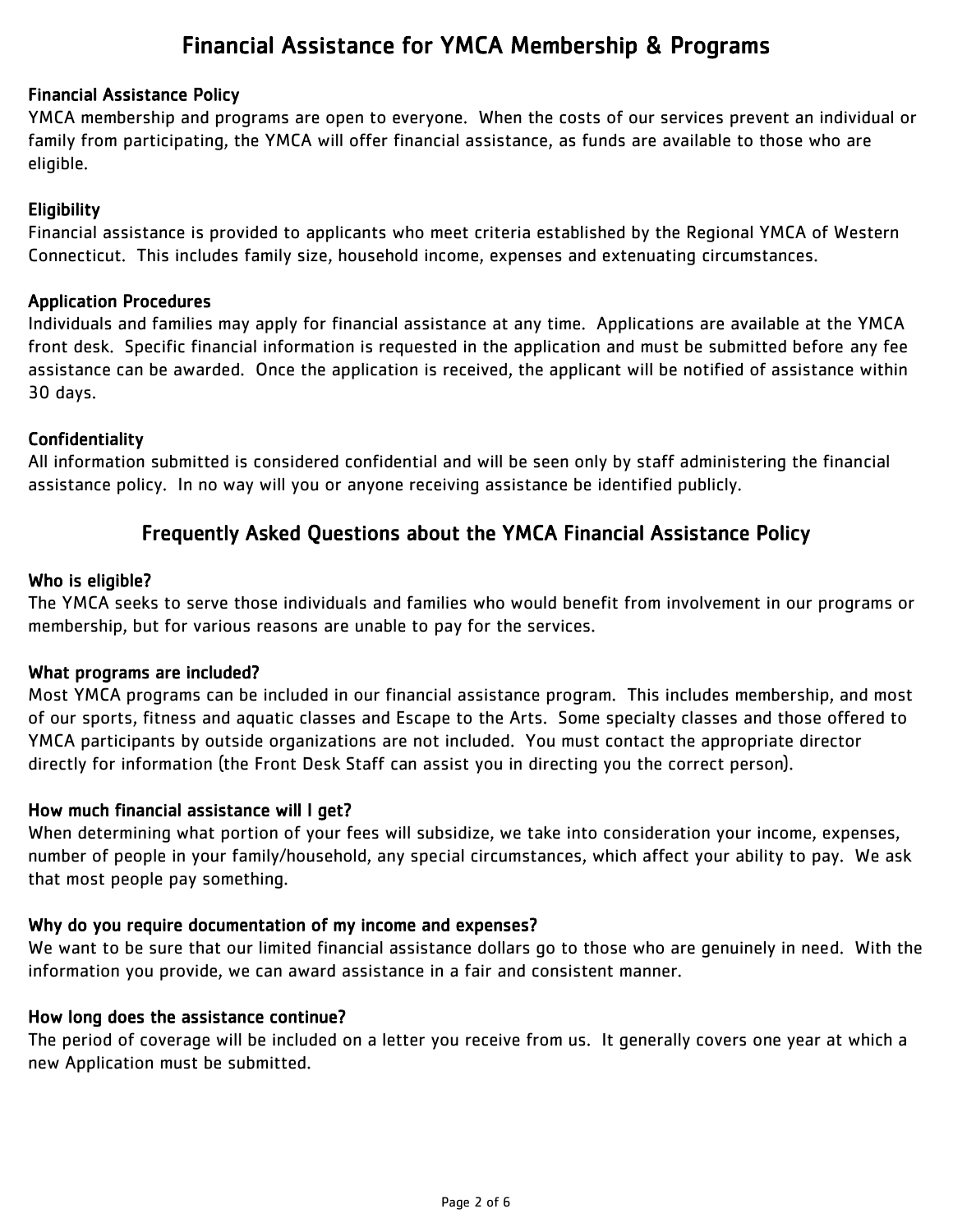# **FINANCIAL ASSISTANCE APPLICATION**

## **Regional YMCA of Western Connecticut**

## **Branch Agglying, for:**

## **Brookfield (Greenknoll Branch)**

D Wellness

**J**

**the** 

## **Type of Membership (Choose only one):**

- $\square$  Family
- D Adult Couple
- □ Single Parent Family (Greenknoll only)
- $\Box$  Adult (27 64 yrs)
- D Senior Citizen (65 yrs+)
- **Danbury ( ESCAPE to the Arts)**
- D Arts Membership Only
- 
- □ Senior Citizen Couple

(Greenknoll only)

- D Young Adult (18-26 yrs)
- $\square$  Teen (13-17 yrs)
- $\Box$  Youth (0-12 yrs)

| <b>PRIMARY MEMBER</b> |                   |                   |                       |         |                   |       |     |  |     |
|-----------------------|-------------------|-------------------|-----------------------|---------|-------------------|-------|-----|--|-----|
| Last Name             |                   | <b>First Name</b> |                       | Initial | <b>Birth Date</b> |       | Sex |  |     |
|                       |                   |                   |                       |         |                   | M     |     |  | / F |
| <b>Street Address</b> |                   |                   | City<br>Apt #         |         |                   | State | Zip |  |     |
|                       |                   |                   |                       |         |                   |       |     |  |     |
| Home Phone            | <b>Cell Phone</b> |                   | <b>E-Mail Address</b> |         |                   |       |     |  |     |
|                       |                   |                   |                       |         |                   |       |     |  |     |
|                       |                   |                   |                       |         |                   |       |     |  |     |
| Employer<br>City      |                   |                   |                       | State   | <b>Work Phone</b> |       |     |  |     |
|                       |                   |                   |                       |         |                   |       |     |  |     |

| 2nd ADULT MEMBER  |                |                   |         |                   |        |  |  |  |
|-------------------|----------------|-------------------|---------|-------------------|--------|--|--|--|
| Last Name         |                | <b>First Name</b> | Initial | <b>Birth Date</b> | Sex    |  |  |  |
|                   |                |                   |         |                   | M<br>F |  |  |  |
| <b>Cell Phone</b> | E-Mail Address |                   |         |                   |        |  |  |  |
|                   |                |                   |         |                   |        |  |  |  |
| Employer          |                | City              | State   | <b>Work Phone</b> |        |  |  |  |
|                   |                |                   |         |                   |        |  |  |  |
|                   |                |                   |         |                   |        |  |  |  |

| <b>EMERGENCY CONTACT</b> |                   |                     |
|--------------------------|-------------------|---------------------|
| Last Name                | <b>First Name</b> | <b>Phone Number</b> |
|                          |                   |                     |

| HOUSEHOLD MEMBER(S) INFORMATION |         |           |                   |     |        |  |
|---------------------------------|---------|-----------|-------------------|-----|--------|--|
| <b>First Name</b>               | Initial | Last Name | <b>Birth Date</b> | Age | Gender |  |
|                                 |         |           |                   |     | М      |  |
|                                 |         |           |                   |     | M      |  |
|                                 |         |           |                   |     | M      |  |
|                                 |         |           |                   |     | М      |  |
|                                 |         |           |                   |     | M      |  |
|                                 |         |           |                   |     | M      |  |

Ethnicity:  $\square$  White  $\square$  Black  $\square$  Hispanic  $\square$  Bi-Racial  $\square$  Other:

**In addition to English, would you prefer your response to be in:**  $\Box$  Spanish  $\Box$  Portuguese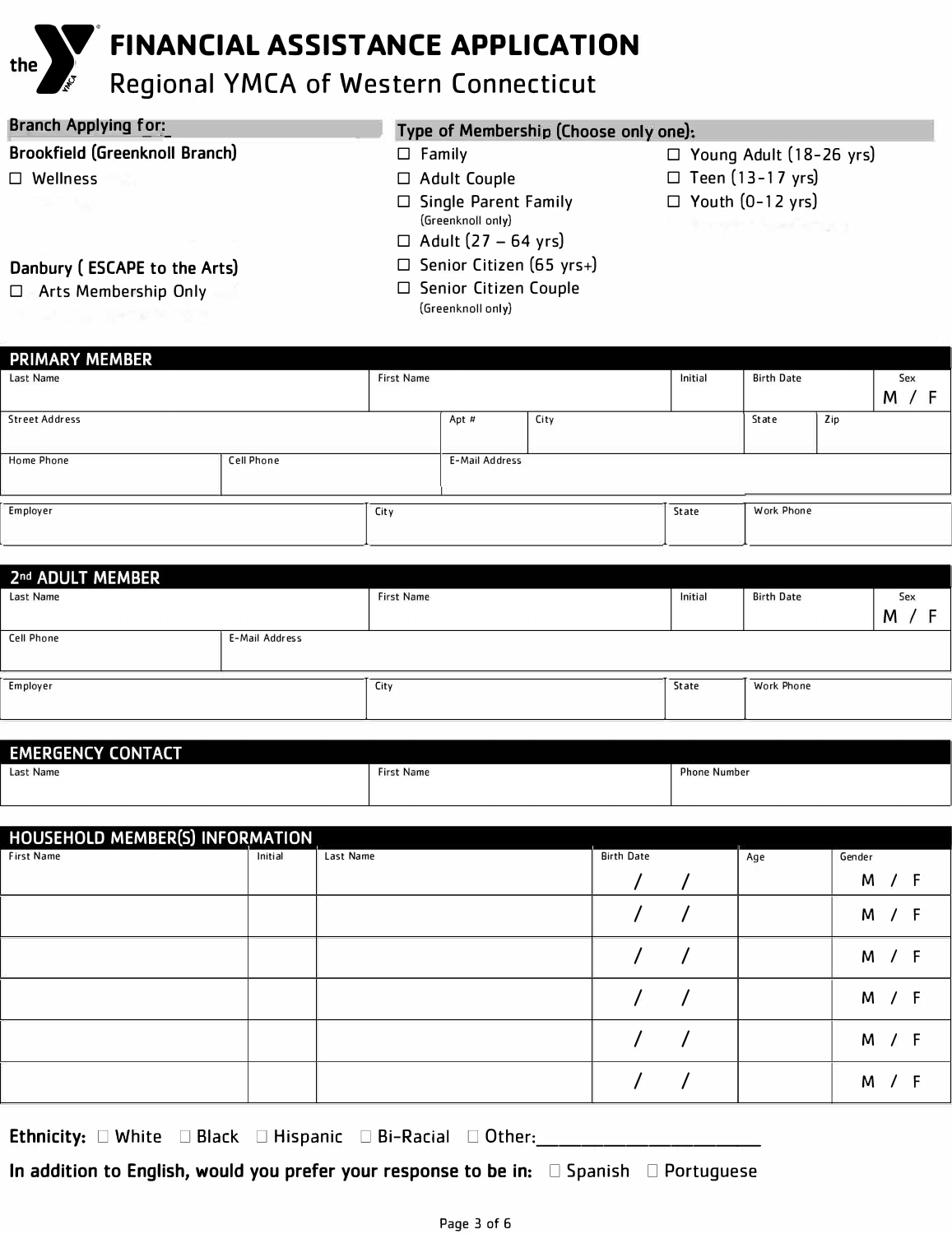### RELEASES AND WAIVERS OF LIABILITY

The undersigned member hereby assumes and agrees that the Regional YMCA of Western Connecticut, Inc., its Officers, Directors, Employees, and Independent Contracting Staff (Regional Y) are not liable for, responsible for, and does not assume any liability, responsibility, or obligations for any and all claims, damages, obligations, injuries, accidental or otherwise, including actions or omissions by other persons, which may happen or occur upon the premises of the Regional Y prior to, during, while participating in, or subsequent to any Y activity. The undersigned member acknowledges that the Regional Y does not carry an accident or health insurance policy on a member at any time. The Regional Y is not liable for loss or theft to property of a member.

The undersigned member hereby discharges, releases and waives the Regional Y from any and all irresponsibility in connection therewith.

The undersigned member hereby acknowledges that open, family, adult, or other blocks of designated time are unsupervised and that the Regional Y does not provide, warrant, or assume any responsibility for such supervision. The Regional Y advises the undersigned members that he/she may not drop off or leave children unattended at any time, except for the time they are registered and actually participating in a class or program. Parent or guardian must remain in the building during these times.

Photographs of participants in Regional Y activities may be taken and used for promotion of the Regional Y in newspapers, magazines, or other printed or published material. Participation in Regional Y activities includes the consent of both you and your family to be photographed and for the use of such photographs by the Regional Y UNLESS YOU NOTIFY THE REGIONAL Y IN WRITING PRIOR TO PARTICIPATION.

### Informed Consent & Waiver for Wellness Center (Anyone 13 years of age and older)

The undersigned member hereby consents to participate, as a member of the Regional Y, in the Wellness Center, that will include the Strength Training Area and the Cardiovascular Area.

I hereby affirm that I am in good physical condition and do not suffer from any disability that would prevent or limit my participation in the Wellness Center. I fully understand that physical exercise has been associated with certain risks, including but not limited to musculoskeletal injury, spinal injuries, abnormal blood pressure response, and in rare instances, heart attack or death.

I have read and understand the foregoing consent to participate in the Wellness Center. I am aware that I may discontinue participation in the Wellness Center at any time I see fit to do so. If at any time I have questions concerning the content, policies, or procedures regarding the Wellness Center, I will discuss them with the Wellness Staff or the Program Supervisor. I understand that the Cardiovascular and Strength Training areas at the Greenknoll Branch and the Boughton Street Wellness Center are periodically unsupervised. In case of an emergency, use the phone to call the front desk.

I agree to take full responsibility for my own well-being and am of good physical condition. Any information that is obtained regarding my fitness level, medical history, and personal information will be treated as privileged information and confidential and will not be released or revealed to any other person, other than my physician or program supervisor (for record keeping purposes) without my expressed written consent.

I release, discharge, and waive all responsibility of the Regional YMCA of Western Connecticut from and against any liability that may occur due to the participation in the Wellness Center.

### This agreement by the undersigned member is for him/herself, his/her heirs, executors, administrators, successors and assigns, and for minor children which he/she may by guardian or conservator of.

| Signature:                                        |                      |                                                             |                    |            |  | Date:                                              |      |  |  |  |  |                              |                               |  |                       |  |  |
|---------------------------------------------------|----------------------|-------------------------------------------------------------|--------------------|------------|--|----------------------------------------------------|------|--|--|--|--|------------------------------|-------------------------------|--|-----------------------|--|--|
|                                                   |                      | ** OFFICE USE ONLY ** To be completed at time of Activation |                    |            |  | <b>AUTHORITY TO CHARGE FOR MEMBERSHIP PAYMENTS</b> |      |  |  |  |  |                              |                               |  |                       |  |  |
| Payment Type:                                     | $\Box$ Banking (EFT) | $\Box$ Credit Card                                          | <b>Draft Date:</b> | $\Box$ 1st |  | $\Box$ 15 <sup>th</sup>                            |      |  |  |  |  | $\square$ SCANNED INTO DAXKO |                               |  | <b>Staff Initial:</b> |  |  |
| $\Box$ Checking Account<br>$\Box$ Savings Account |                      | <b>Routing Number:</b>                                      |                    |            |  |                                                    |      |  |  |  |  |                              |                               |  |                       |  |  |
| <b>Bank Name:</b>                                 |                      | Account Number:                                             |                    |            |  |                                                    |      |  |  |  |  |                              | Voided Check MUST be Attached |  |                       |  |  |
| $\Box$ Visa                                       | $\Box$ MasterCard    | CC Number:                                                  |                    |            |  |                                                    |      |  |  |  |  |                              |                               |  |                       |  |  |
| $\Box$ Discover                                   | $\Box$ American Exp. | <b>Expiration Date:</b>                                     |                    |            |  |                                                    |      |  |  |  |  |                              |                               |  |                       |  |  |
|                                                   |                      |                                                             | Month              |            |  |                                                    | Year |  |  |  |  |                              |                               |  |                       |  |  |

I have given authority to the above listed Bank and Credit Card company to honor preauthorized payments drawn by the Regional Y on my account for membership payments as indicated above. It is understood that the Regional Y's sending of a preauthorized payment to the Bank or Credit Card company as payment becomes due shall constitute valid notice of such payment due on this membership. When the Bank or Credit Card company honors the payment by charging my account, such payment shall constitute my receipt. Should any preauthorized payment not be honored by said Bank or Credit Card company when received by them, then it is understood that payment is to be made by me in the amount of said payment.

- 1. This is a continuous membership plan. It is to my complete understanding that if I wish to terminate or change my membership in any way, I must give the YMCA a 30 DAY WRITTEN NOTICE.
- 2. Should any membership draft not be honored by my Bank or Credit Card Company for any reason, I realize that I am responsible for that payment plus a \$15 SERVICE CHARGE applied by the Regional Y and any service fee my Bank or Credit Card Company may make. 3. All billing discrepancies must be reported within 90 days of the original transaction date. Automatic drafts will be withdrawn on the

Initial

- business day closest to my assigned draft date. If the Regional Y's first attempt to charge my card is declined, the Regional Y reserves the right to retry the charge within 5 business days of original attempt.
	- 4. The YMCA Board of Directors may, at their discretion, adjust the monthly rate applicable to my category of membership. I understand that I will receive at least a four week notice prior to any such change.
	- 5. Membership cards are the property of the Regional Y and must be surrendered upon demand of this institution. Lost cards will be replaced for a \$5 fee.

### Print Name as it Appears on Bank Account/Credit Card:

Signature: Date: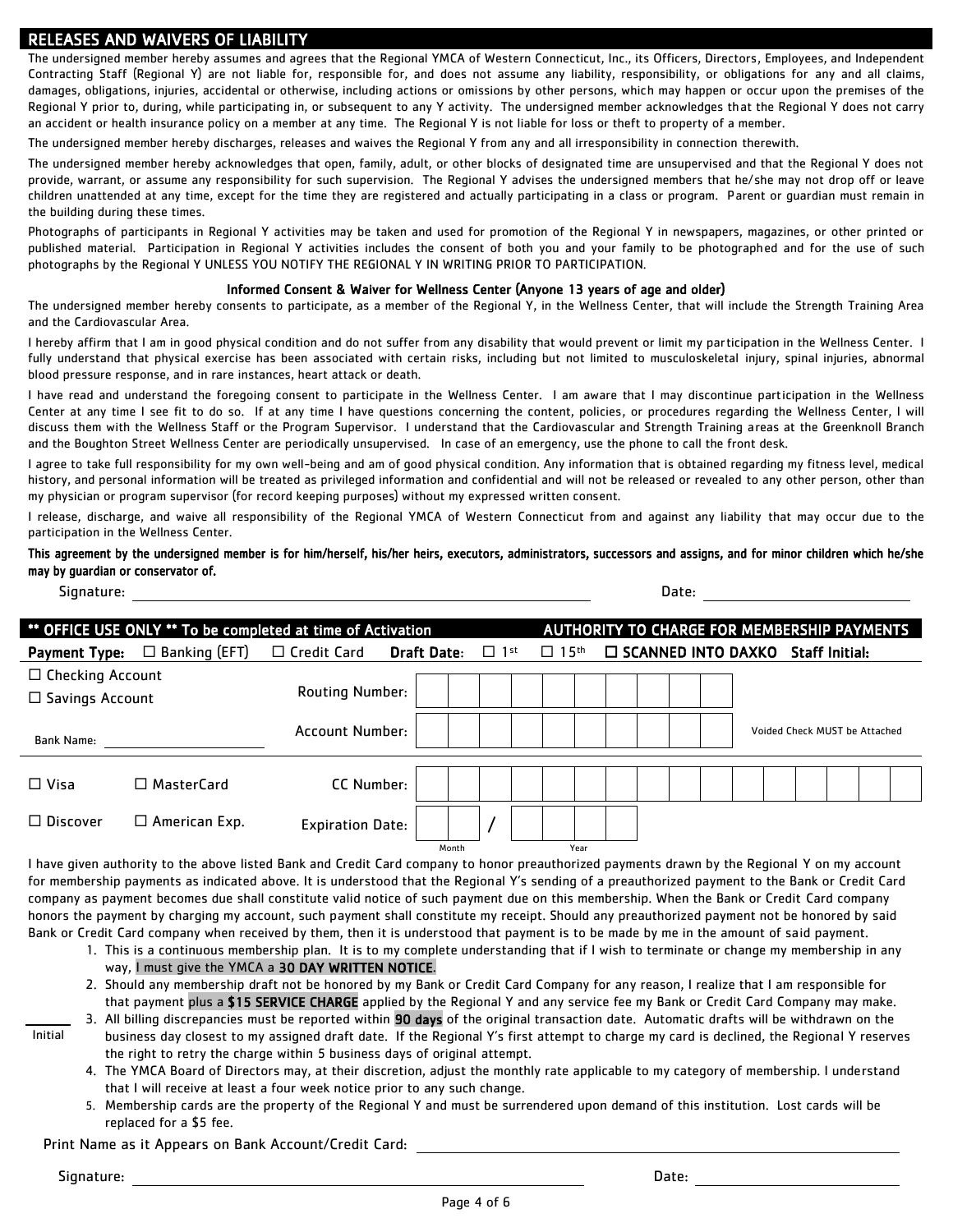## PROGRAMS

For those individuals that are interested in taking classes, financial aid will cover 50% of the cost of up to 2 classes per session per individual. Assistance for these programs is given in addition to the membership. There are a few programs that we are unable to provide financial assistance for: such as, personal training, Fit in 12 and private swim lessons. For further details or questions, please contact the branches.

 $\Box$  Physical Programs  $\Box$  Aquatic Programs  $\Box$  Art Programs

## MONTHLY FINANCIAL INFORMATION

To determine your eligibility for financial assistance and the amount the YMCA will subsidize, please complete the following and include a copy of each of the following documents.

 $\Box$  1 month of current pay stubs

 $\Box$  Profit or Loss section of current

□ Current State Tax Return □ Current Federal Tax Return

Tax Return

- □ Unemployment benefit □ Verification from Medical or
	- Social Service professional
	- □ Retired: Social Security Income
	- □ Retired: Pension/Retirement
	- □ Current State Tax Return
	- □ Current Federal Tax Return

### If Employed or Own on Business If not employed Receive State or Federal Assistance

- $\Box$  Social Security Income
- □ General Assistance (Cash)
- □ Food Stamp

### **Other**

□ Child Support

Alimony

### A copy of your financial documents MUST accompany the application for the review process.

| <b>Household Income Information</b>   |                                                                           | <b>Notes</b> |
|---------------------------------------|---------------------------------------------------------------------------|--------------|
| Total monthly wage of:                |                                                                           |              |
|                                       |                                                                           |              |
| Spouse \$                             |                                                                           |              |
| <b>Child Care Subsidy</b>             | \$                                                                        |              |
| <b>Child Support</b>                  | \$<br>$\overline{\phantom{a}}$ . The contract of $\overline{\phantom{a}}$ |              |
| State or Federal Aid                  | \$                                                                        |              |
| Other Income / Source                 | \$                                                                        |              |
| <b>TOTAL</b>                          | $\frac{1}{2}$                                                             |              |
| <b>Household Expenses Information</b> |                                                                           | <b>Notes</b> |
|                                       | \$                                                                        |              |
|                                       | \$                                                                        |              |
|                                       | \$                                                                        |              |
|                                       | \$                                                                        |              |
|                                       | \$                                                                        |              |
|                                       | \$                                                                        |              |
|                                       | \$                                                                        |              |
| <b>TOTAL</b>                          | \$<br><u>a sa salawang pangangang panganggang pang</u>                    |              |
| Amount you can pay monthly?           | S                                                                         |              |